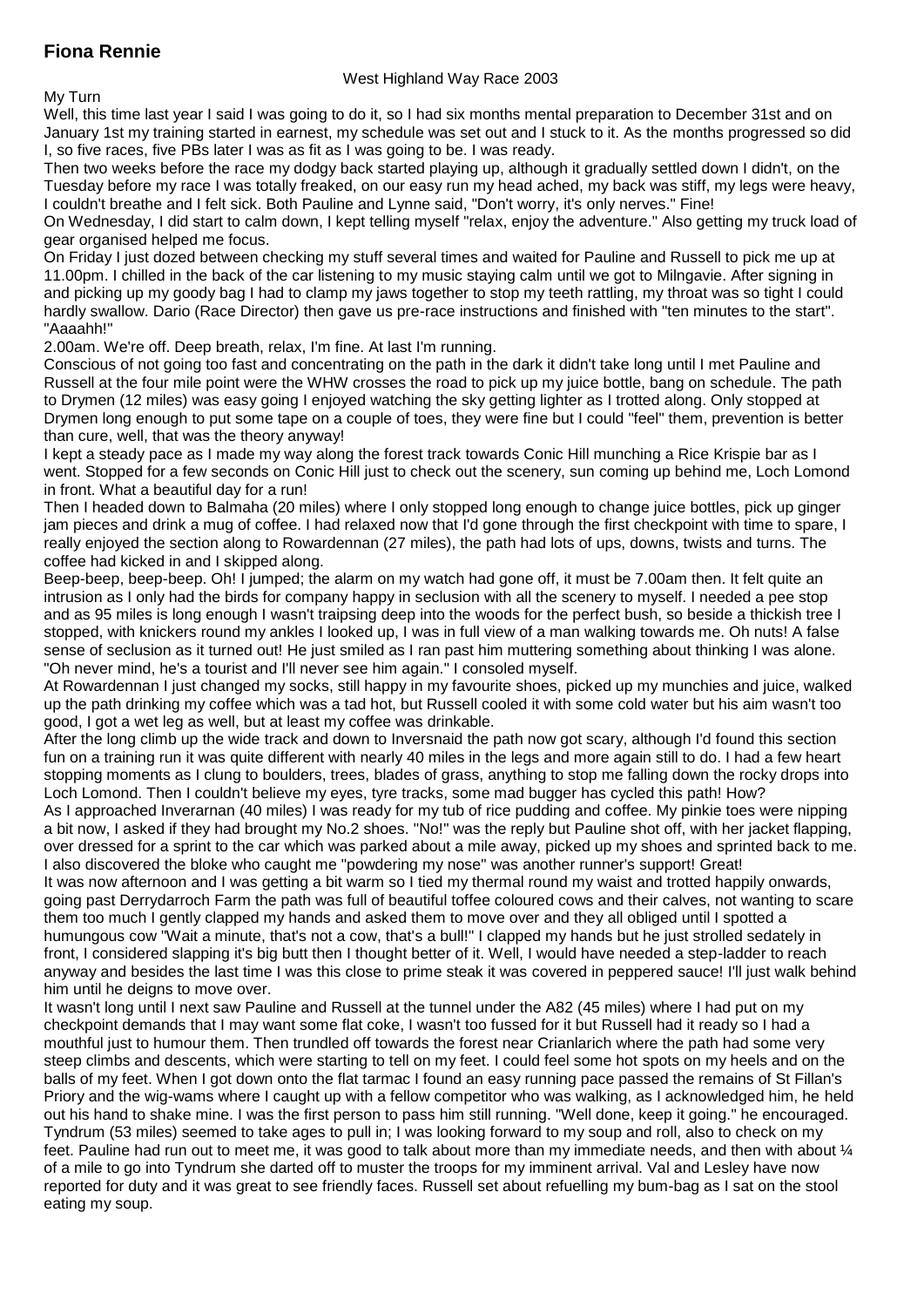Now guess how many Carnegie Harriers it takes to change a plaster?

Wrong! I'll just have to tell you. Four!

1. Well I count, 'cause it is my feet!

2.Lesley, to stand behind me to stop me tipping backwards off the stool and spilling my soup.

3. Val to hold my leg up.

4. Pauline to do the necessary. (She did very well, as she is usually too squeamish to wipe our dead cute and gorgeous two-year old niece's nose!)

With Tyndrum being over half way I was pulling it in now, I knew if I got to this point I would get to Fort William. Now fed and feet treated I was ready to go, with Pauline and Lesley for company, they were great scooting off to open and close gates, they took loads of photos, I was even happy to stand still and pose while Pauline framed a shot with Beinn Dorain in the background. We were now in Caledonian Challenge territory (a sponsored walk from Glen Nevis south to Ardlui with about 1000 participants). They had portaloos, so I took advantage of one, as I emerged, there was my pit stop nemesis, he laughed and said "You've found a proper toilet then!" Lesley and Pauline looked puzzled until I explained where I had met him. It made them laugh too! Glad to cheer you up, guys!

Bridge of Orchy (60 miles) soon appeared, I wasn't stopping long here, it was heaving with midges, like a fog, they were in my rice pudding, my coffee, everywhere, it wouldn't have surprised me if fights broke out in my support team for who's turn it was for the midge net I got in my goody bag.

After being grilled by the checkpoint Marshall making sure I had bivvy bag, waterproofs, food and drink also that I was fit to carry on, Russell and I set off for Rannoch Moor, normally one of the remotest areas in Europe, but not today with all these walkers. Lots of them offered encouragement and moved over to let me through. I even heard a voice say "I really can't believe how far these people have ran!"

"Yeah! Me too!" I thought. But my tolerance was going, I was finding a lot of the walkers were as irritating as the midges, I was having to run round them, dodging their flaying poles with spiky ends. They shouldn't be allowed outside! Morons! I wanted to shout, "Get out of the bloody way! Don't you know how far I've ran?" It was now time for a game of chicken. I put my head down and shuffled blindly on, if I came face to face with a moron I stood still until they moved round me. I think Russell was being sneaky and was trying to make me run the gentle slopes up, but the rule is walk the hills, I might have needed a spirit level to prove it, but they felt like hills to me! My shoes felt like they were full of hot stones, I stopped to empty them but there was nothing there, I've never ran bare-foot over hot coals but I think I know how it might feel. It was getting hard to keep running, my toes were sore coming down hill, we could see Kingshouse but why wasn't it getting any nearer?

At last, Kingshouse (72 miles) I could take my shoes off. Pauline said she had a surprise for me, I was instructed to get in the car put my feet up on the dashboard, then she draped a cold wet t-shirt round my feet. I'm sure there was steam rising from them. (It was a tip from Simon; I think Lynne received this treatment last year.) Bliss. Do I have to move yet? I was given my pasta and coffee, as I was eating I started to shake, I don't think I was cold, but I was given my fleece and Gore-tex trousers to put on. Pauline reassured me that it was normal by that time anyway. My mind was a bit fuzzy by then but one of my clearest memories was of Val's generous kindness, while the rest of my team faffed about getting tape and plasters ready, I unjustly thought that if they don't hurry up, I'm only going to have stumps 'cause the midges will have eaten my feet off! Val held my burning feet in her cold hands. That certainly deserves a medal for "beyond the call of duty".

Lots of tape (every toe looked like an Egyptian mummy) lots of plasters, fine socks, thick woolly socks and boots, I couldn't face running anymore, but the legs were still strong. I can walk.

Got out the car after my longest stop (38 minutes). Ouch! Ouch! Ouch! My legs had stiffened a little but my toes were excruciating, I winced along the tarmac hoping my toes would settle down. My lightweight boots that I bought a  $\frac{1}{2}$  size bigger than usual especially with the WHW in mind were crushing my toes like a mobile medieval torture chamber. I stopped at the stile to remove the thick socks, I took in a deep breath, so did my feet, another five minutes down the path, I had to stop again, I was roasting, took off the Gore-tex jacket, another few minutes, I was still roasting, the vest came off from under the fleece, another few minutes, another stop, I had to lose the fleece too, Val and Russell who were to escort me over the Devil's Staircase, were extremely patient with me as I lobbed them my clothes, they probably thought we were never going to reach the Devil's Staircase never mind get over it.

I didn't mind going up at all, hands on thighs, I stomped up, singing The Proclaimers "500 miles" to myself to keep a good rhythm going. Coming down was a different song altogether, both feet were screaming at me and neither was in tune. I minced sideways down the brutal descent so my toes didn't touch the front of my boots with Val in front with the night-sight of an owl pointing her torch backwards for me to follow. I was very slow and both Russell and Val were good at holding out an arm for me to steady myself over big steps or jumps.

My cheese roll and oxo were waiting for me at Kinlochleven (81 miles) and I was hungry for real food, it took forever to get there. At the checkpoint I saw a couple of familiar figures, for goodness sake! It's Simon and Lynne; they've come up to see me finish, so I'd better get going then.

Pauline has the job to haul me into Fort William. After another climb through woods, we could see the open path of Lairigmor that wound on for miles, as it was now light again, I had hoped to be over this bit before dawn but never mind, I'm still moving, with every step Fort William is getting closer.

Beep-beep, beep-beep. It's 7.00am again! Bloody Hell! I'm still in the same race!

I'm tired now; if I shut my eyes I would sleep, so I concentrate on staying one pace behind Pauline and trying to place my feet exactly where hers have been. Every time I stumbled, or kicked a stone I let out a wussy yelp, Pauline gave me a row for not sounding very hero like! Earlier Russell had made comments about my cat impressions.